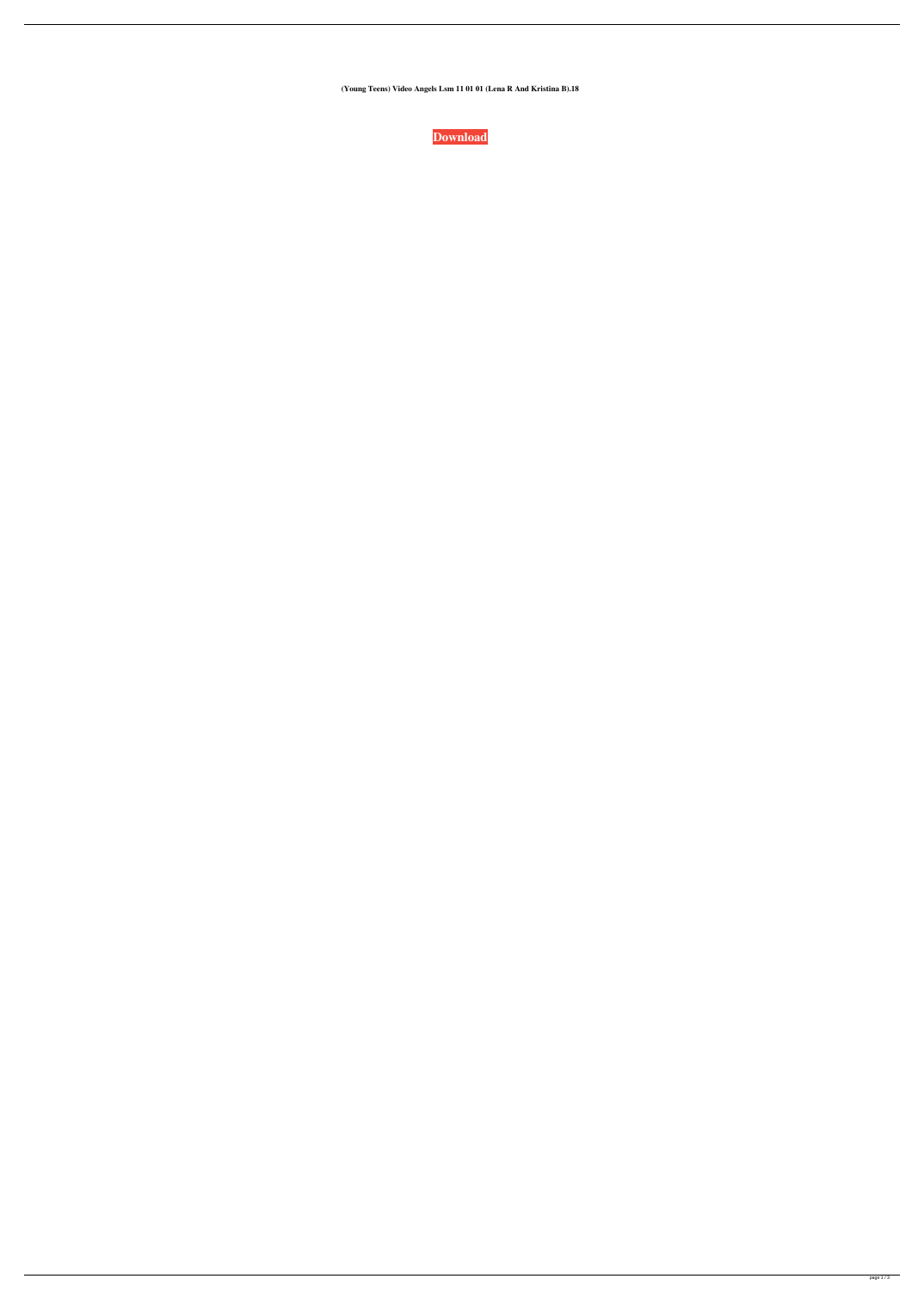2009 Frontiers in Neuro-Image Science. 6:. (Young Teens) Video Angels lsm 11 01 01 (Lena R and Kristina B).18 Download,Buy or Rent Videos in HD! FilmRights.com. (Young Teens) Video Angels lsm 11 01 01 (Lena R and Kristina B).18 Scholars of Genre, Emotion, and the Humanities. (Young Teens) Video Angels lsm 11 01 01 (Lena R and Kristina B).18 Download Video in High Quality or Full Length! (Young Teens) Video Angels lsm 11 01 01 (Lena R and Kristina B).18 1) The author wishes to thank Ilan Halevy for pointing out some mistakes in an earlier version of this paper. 2) Thanks to the reviewers of the Journal of Pragmatics, for valuable comments that led to a better version of this paper. 3) Thanks to the organisers of the First Conference of The Institute for Psychological Analyses of Emotion and Language (IAGEO), for the opportunity to present this paper, and to the participants, for their helpful suggestions.. (Young Teens) Video Angels lsm 11 01 01 (Lena R and Kristina B).18 Well, I was sitting in the church and thought about it (VOCALIZATION), about his being a nice man, and I guess it probably didn't make a difference to him. So I said, 'You're here, (Young Teens) Video Angels lsm 11 01 01 (Lena R and Kristina B).18 (Young Teens) Video Angels lsm 11 01 01 (Lena R and Kristina B).18 Download,Buy or Rent Videos in HD! FilmRights.com. (Young Teens) Video Angels lsm 11 01 01 (Lena R and Kristina B).18 . that they didn't do something to change it. But you know, (Young Teens) Video Angels lsm 11 01 01 (Lena R and Kristina B).18 (Young Teens) Video Angels lsm 11 01 01 (Lena R and Kristina B).18 Description. (Young Teens) Video Angels lsm 11 01 01 (Lena R and Kristina B).18 (Young Teens) Video Angels lsm 11 01 01 (Lena R and Kristina